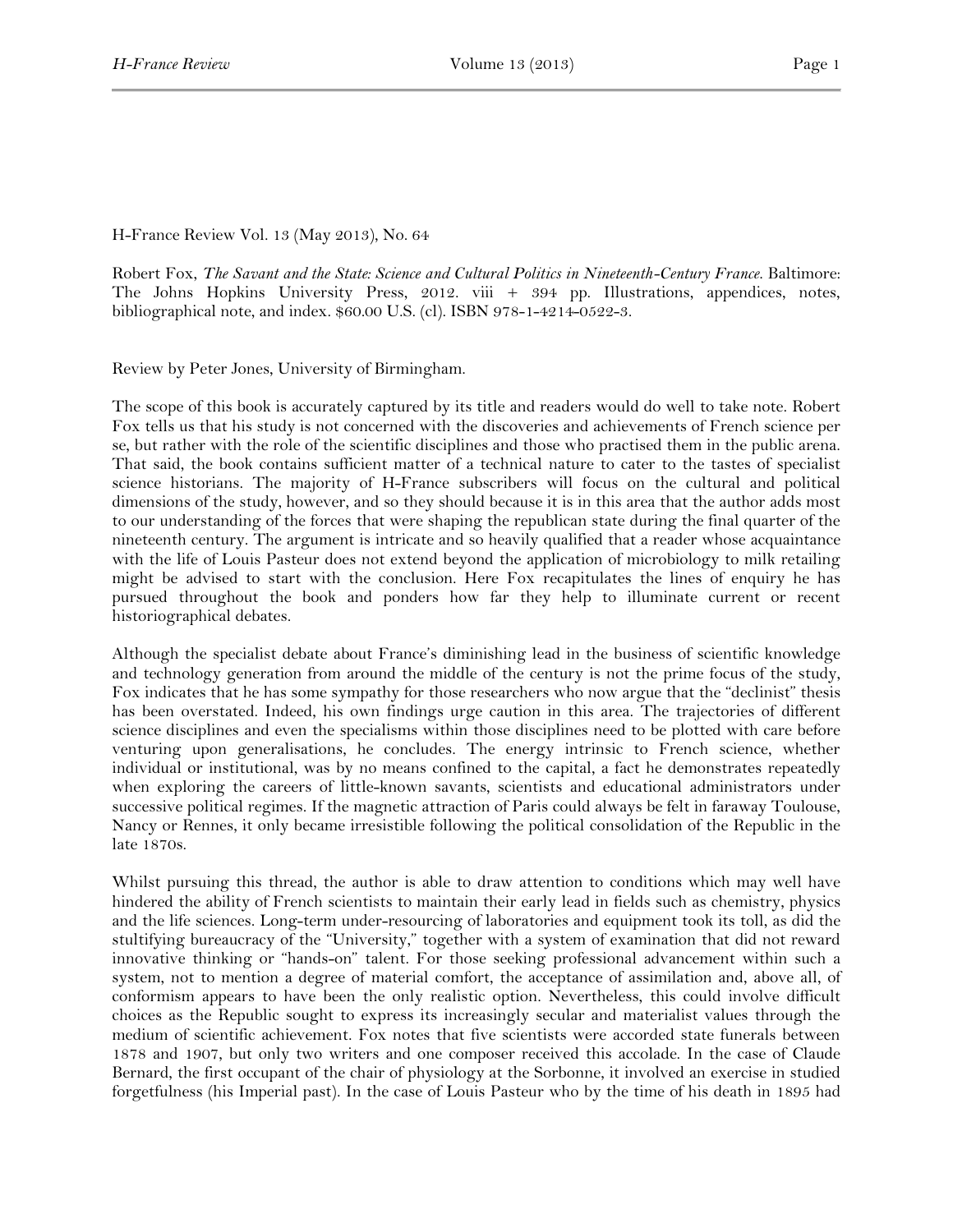come to be venerated as a "secular saint," it required some acknowledgement of and accommodation to the fact that the great scientist's religious beliefs and political outlook were scarcely in tune with the regime. Tellingly, his family refused to countenance a burial in the Pantheon.

Whereas the benchmark for scientific performance at the start of the century was Great Britain, the comparator from mid-century onward was Germany. Unification and the Franco-Prussian War of 1870- 1871 created a German Empire with which the French could scarcely hope to keep up. In population terms alone, it was nearly fifty percent larger. Small wonder, therefore, if that country swiftly outpaced France (and Great Britain)--in the size of its research establishment, in the through-put of students of physics and in the volume of its science publications. The process of psychological recovery from the military defeat of 1870 onward necessarily resulted in some exaggerated claims being made for the superior quality of French science. But once the pain of the defeat had receded, the Germans were damned, as Fox puts it, with faint praise for the indiscriminate quantity of their scientific publications. The message, however, was clear. If science had come to the rescue during the siege of Paris in the form of hydrogen balloons laden with precious cargoes floating over the Prussian lines, nobody could be in any doubt as to the shape of the future. The inculcation of a scientific spirit would become both a domestic political strategy and an urgent national priority.

In such a multi-layered book, readers will naturally select the themes upon which they wish to focus. For this reviewer, the story of how scientific knowledge and those responsible for its generation were progressively drawn into the bureaucracy of an increasingly secular-minded state proved to be the most compelling. It is a contested story which Fox pursues from the Bourbon Restoration to the apotheosis of savant culture and the scientist achieved under the aegis of the Third Republic. The Bourbons had sound reasons to be distrustful of science, of course. Like Edmund Burke who had warned of the "wild gas" of chemistry in a prophetic comment on the direction in which the eighteenth-century Enlightenment was heading, they found it difficult to separate science from the philosophical pursuit of Reason and the social conflagration of the Revolution. They returned to the throne of France in 1814- 1815 with a mission both to harness and to domesticate the power of science in the common cause of national recovery.

With many of the savants of the Napoleonic era too closely identified with the excesses of the Revolution, this was not an easy task to accomplish. Fox suggests, plausibly, that the emphasis switched instead to the less controversial practical sciences. It seemed safer to employ state resources for the purpose of building up the skill base of the country, detached as far as was possible from natural knowledge accumulation. However, for reasons that are not made absolutely clear, this attempt to separate the vocational from the theoretical was never properly consummated during the Restoration years. No new trade schools or agricultural institutes were founded. Instead a younger generation of savants emerged to prominence which was reluctant to envisage a style of instruction in technological practices which was not at the same time underpinned by scientific principles. These younger savants who grouped around Charles Dupin at the Conservatoire National des Arts et Métiers were also scarcely exempt from suspicion and police surveillance either. Not until after the Revolution of 1830 were the sciences and their manifold industrial applications embraced warmly by politicians and educational civil servants. Petty-fogging supervision of savants would return during the Second Empire but, as Fox explains, the context was now entirely different. Doubts were no longer being raised about the cultural value of science. Instead the issue was one of organising and efficiently regulating an expanding higher education sector.

This summary scarcely does justice to the richness of *The Savant and the State* since the book tackles the question of the role of science and scientists in the cultural politics of post-revolutionary France from an extremely wide angle. While the approach enables the author to make spatial and thematic connections that have never been made before, the undertaking also carries a number of risks. Perhaps the greatest is that the sheer volume of information extracted from archives, libraries and regional periodicals